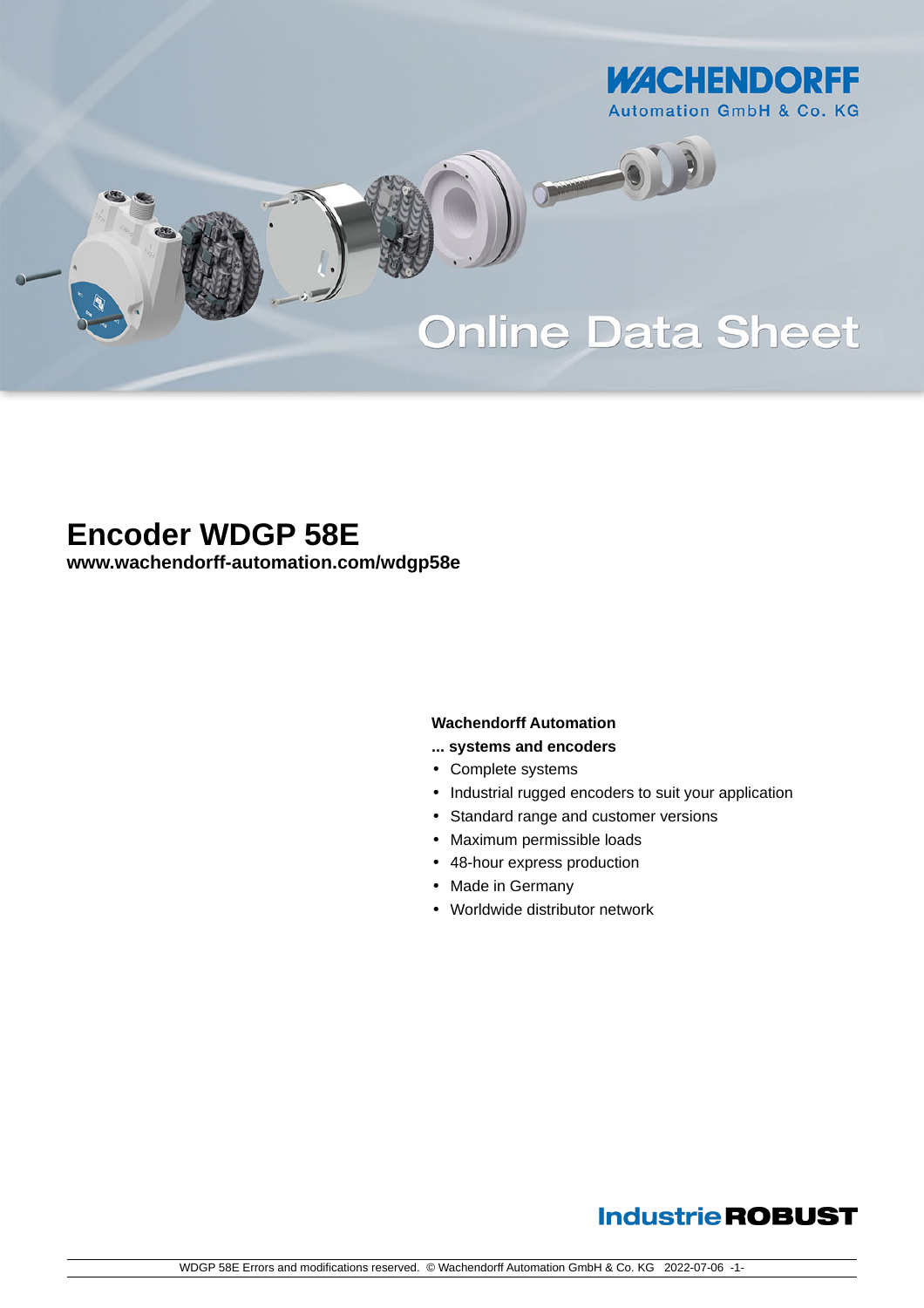

### **Encoder WDGP 58E (magnetic)**





- Due to high quality electronics any number of pulses up to 16384
- Protection class IP67, at shaft input IP65
- High output frequency up to 1 MHz
- Reverse polarity protection and short-circuit protection at 4.75 VDC to 32 VDC

**[www.wachendorff-automation.com/wdgp58e](https://www.wachendorff-automation.com/wdgp58e)**

#### **Resolution**

Pulses per revolution PPR 1 PPR up to 16384 PPR

| <b>Mechanical Data</b>                   |                                                                              |  |
|------------------------------------------|------------------------------------------------------------------------------|--|
| Housing                                  |                                                                              |  |
| Flange                                   | hollow shaft (blind-bored)                                                   |  |
| Flange material                          | aluminum                                                                     |  |
| Housing cap                              | stainless steel                                                              |  |
| Torque supports                          | incl. 1 torque support WDGDS10001                                            |  |
| - 1. Spring plate<br>compensation        | axial: $\pm 0.8$ mm, radial: $\pm 0.2$ mm                                    |  |
| - Max. operating speed                   | 6000 rpm up to max. protection rating<br>+60 °C                              |  |
| - 2. Cylinder pin 4 mm                   | needs accessories WDGDS10005                                                 |  |
| - Compensation                           | axial: $\pm 0.5$ mm, radial: $\pm 1.5$ mm, Max.<br>operating speed: 3000 rpm |  |
| Housing                                  | Ø 58 mm                                                                      |  |
|                                          |                                                                              |  |
| Shaft(s)                                 |                                                                              |  |
| Shaft material                           | stainless steel                                                              |  |
| Starting torque                          | approx. 1.6 Ncm at ambient<br>temperature                                    |  |
| Fixing                                   | permanently attached clambing ring                                           |  |
|                                          |                                                                              |  |
| Shaft                                    | Ø6 mm                                                                        |  |
| Advice                                   | with adapter sleeve                                                          |  |
| Shaft length                             | $L: 12 \text{ mm}$                                                           |  |
| Insertion depth min.                     | $11$ mm                                                                      |  |
| Insertion depth max.                     | $15 \text{ mm}$                                                              |  |
| Max. Permissible shaft<br>loading radial | 80 N                                                                         |  |
| Max. Permissible shaft                   | 50 N                                                                         |  |
| loading axial                            |                                                                              |  |
| Shaft                                    | Ø8 mm                                                                        |  |
| Advice                                   | with adapter sleeve                                                          |  |
| Shaft length                             | L: 12 mm                                                                     |  |
| Insertion depth min.                     | 11 mm                                                                        |  |
| Insertion depth max.                     | $15 \text{ mm}$                                                              |  |
| Max. Permissible shaft<br>loading radial | 80 N                                                                         |  |
| Max. Permissible shaft<br>loading axial  | 50 N                                                                         |  |
| Shaft                                    | $\varnothing$ 10 mm                                                          |  |
| Advice                                   | with adapter sleeve                                                          |  |
| Shaft length                             | L: 12 mm                                                                     |  |

| Insertion depth min.                                   | $11 \text{ mm}$                                                                    |
|--------------------------------------------------------|------------------------------------------------------------------------------------|
| Insertion depth max.                                   | $15 \text{ mm}$                                                                    |
| Max. Permissible shaft<br>loading radial               | 80 N                                                                               |
| Max. Permissible shaft<br>loading axial                | 50 N                                                                               |
|                                                        |                                                                                    |
| Shaft                                                  | Ø 12 mm                                                                            |
| Shaft length                                           | $L: 12 \text{ mm}$                                                                 |
| Insertion depth min.                                   | $11 \text{ mm}$                                                                    |
| Insertion depth max.                                   | $15 \text{ mm}$                                                                    |
| Max. Permissible shaft<br>loading radial               | 80 N                                                                               |
| Max. Permissible shaft<br>loading axial                | 50 N                                                                               |
|                                                        |                                                                                    |
| Shaft                                                  | Ø 14 mm                                                                            |
| Shaft length                                           | L: 12 mm                                                                           |
| Insertion depth min.                                   | 11 mm                                                                              |
| Insertion depth max.                                   | 15 mm                                                                              |
| Max. Permissible shaft<br>loading radial               | 80 N                                                                               |
| Max. Permissible shaft<br>loading axial                | 50 N                                                                               |
| Shaft                                                  | Ø 15 mm                                                                            |
| Shaft length                                           | $L: 12 \text{ mm}$                                                                 |
| Insertion depth min.                                   | $11 \text{ mm}$                                                                    |
| Insertion depth max.                                   | $15 \text{ mm}$                                                                    |
| Max. Permissible shaft<br>loading radial               | 80 N                                                                               |
| Max. Permissible shaft<br>loading axial                | 50 N                                                                               |
|                                                        |                                                                                    |
| Bearings                                               |                                                                                    |
| Bearings type                                          | 2 precision ball bearings                                                          |
| Nominale service life                                  | 1 x 10'9 revs. at 100 % rated shaft<br>load<br>1 x 10'10 revs. at 40 % rated shaft |
|                                                        | load<br>1 x 10'11 revs. at 20 % rated shaft                                        |
|                                                        | load                                                                               |
| Max. operating speed                                   | 6000 rpm                                                                           |
| Machinery Directive: basic data safety integrity level |                                                                                    |
| $\mathsf{MTTF}_\mathsf{d}$                             | 1200 a                                                                             |
| Mission time (TM)                                      | 25 a                                                                               |
| Nominale service life (L10h)                           | 1 x 10'11 revs. at 20 % rated shaft<br>load and 6000 rpm                           |
|                                                        |                                                                                    |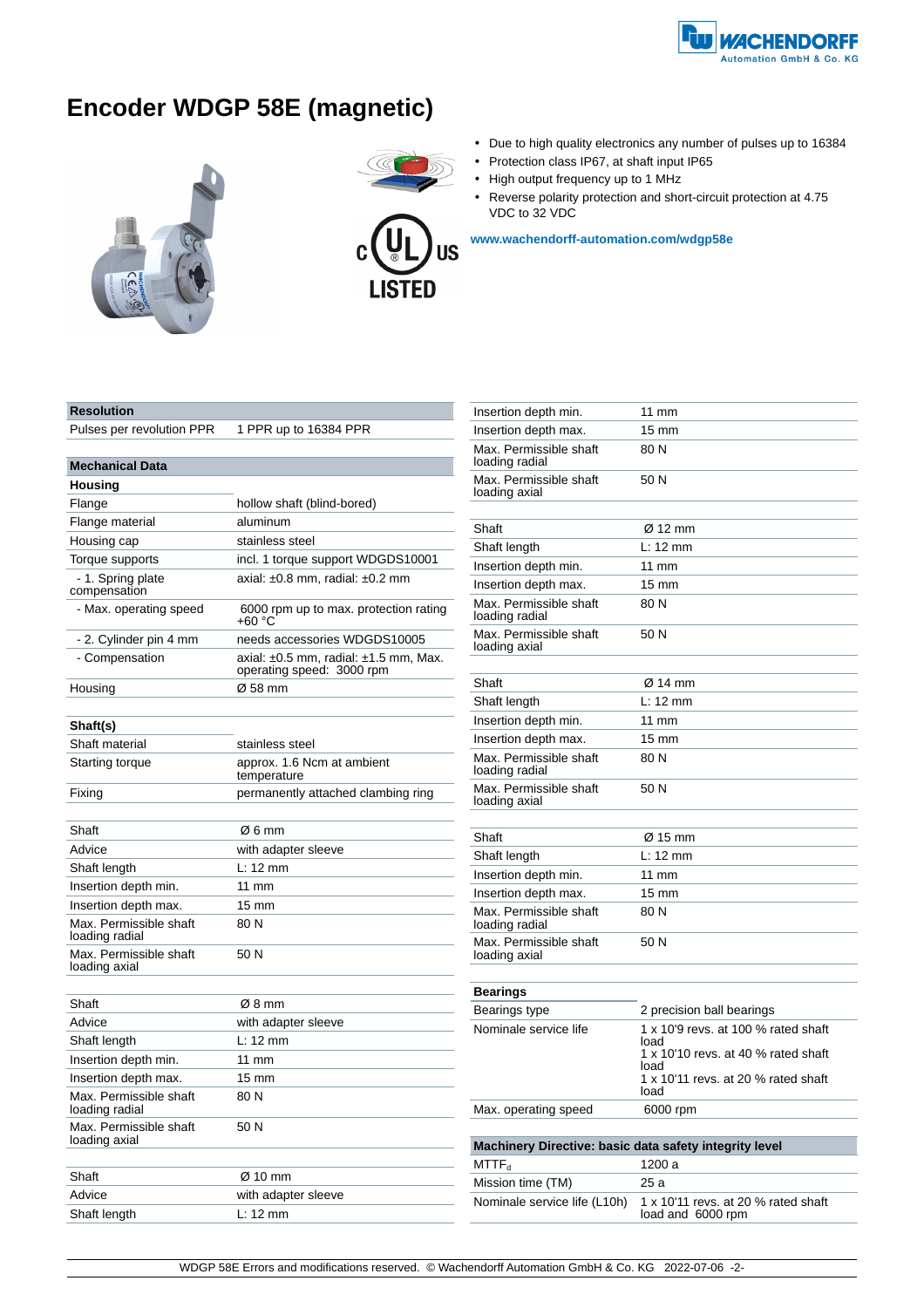

| Diagnostic coverage (DC)            | $0\%$                                                                |  |  |
|-------------------------------------|----------------------------------------------------------------------|--|--|
|                                     |                                                                      |  |  |
| <b>Electrical Data</b>              |                                                                      |  |  |
| Power supply/Current<br>consumption | 4,75 VDC up to 32 VDC: typ. 80 mA                                    |  |  |
| Output circuit                      | HTL<br>HTL, inv.<br>TTL<br>TTL, RS422 compatible, inv.               |  |  |
| Pulse frequency                     | HTL up to 16384 ppr: max. 600 kHz<br>TTL up to 16384 ppr: max. 1 MHz |  |  |
| Channels                            | ABN<br>and inverted signals                                          |  |  |
| Load                                | max. 40 mA / channel                                                 |  |  |
| Circuit protection                  | inverse-polarity and short-circuit<br>protection                     |  |  |
| Set zero pulse:                     | Set: $SET = +UB$ for 2 s<br>Deaktivate: SET = GND                    |  |  |
| Accuracy                            |                                                                      |  |  |
| Phase offset                        | $90^\circ$ ± max. 8.5 % of the period<br>duration                    |  |  |
| pulse-/pause-ratio                  | 50 % $\pm$ max, 7 %                                                  |  |  |
| <b>Environmental data</b>           |                                                                      |  |  |
| <b>Environmental data:</b>          |                                                                      |  |  |
| ESD (DIN EN 61000-4-2):             | 8 kV                                                                 |  |  |
| Burst (DIN EN 61000-4-4):           | 2 kV                                                                 |  |  |
| includes EMC:                       | DIN EN 61000-6-2<br>DIN EN 61000-6-3                                 |  |  |
| Vibration:<br>(DIN EN 60068-2-6)    | 50 m/s <sup>2</sup> (10 Hz up to 2000 Hz)                            |  |  |
| Shock:<br>(DIN EN 60068-2-27)       | 1000 m/s <sup>2</sup> (6 ms)                                         |  |  |
| Design:                             | According DIN VDE 0160                                               |  |  |
|                                     |                                                                      |  |  |
| <b>General Data</b>                 |                                                                      |  |  |
| Weight                              | approx. 200 g                                                        |  |  |
| Connoctions                         | cable or connector quilet                                            |  |  |

| <b>Weight</b>                | approx. 200 g                                                                        |
|------------------------------|--------------------------------------------------------------------------------------|
| Connections                  | cable or connector outlet                                                            |
| Protection rating (EN 60529) | Housing: IP65, IP67;<br>shaft sealed: IP65                                           |
| Operating temperature        | Connector: -40 °C up to +85 °C,<br>cable: -20 °C up to +80 °C                        |
| Storage temperature          | Connector: -40 $^{\circ}$ C up to +100 $^{\circ}$ C,<br>cable: -30 °C up to $+80$ °C |

#### **More Information**

General technical data and safety instructions **http://www.wachendorff-automation.com/gtd** Options

**http://www.wachendorff-automation.com/acc**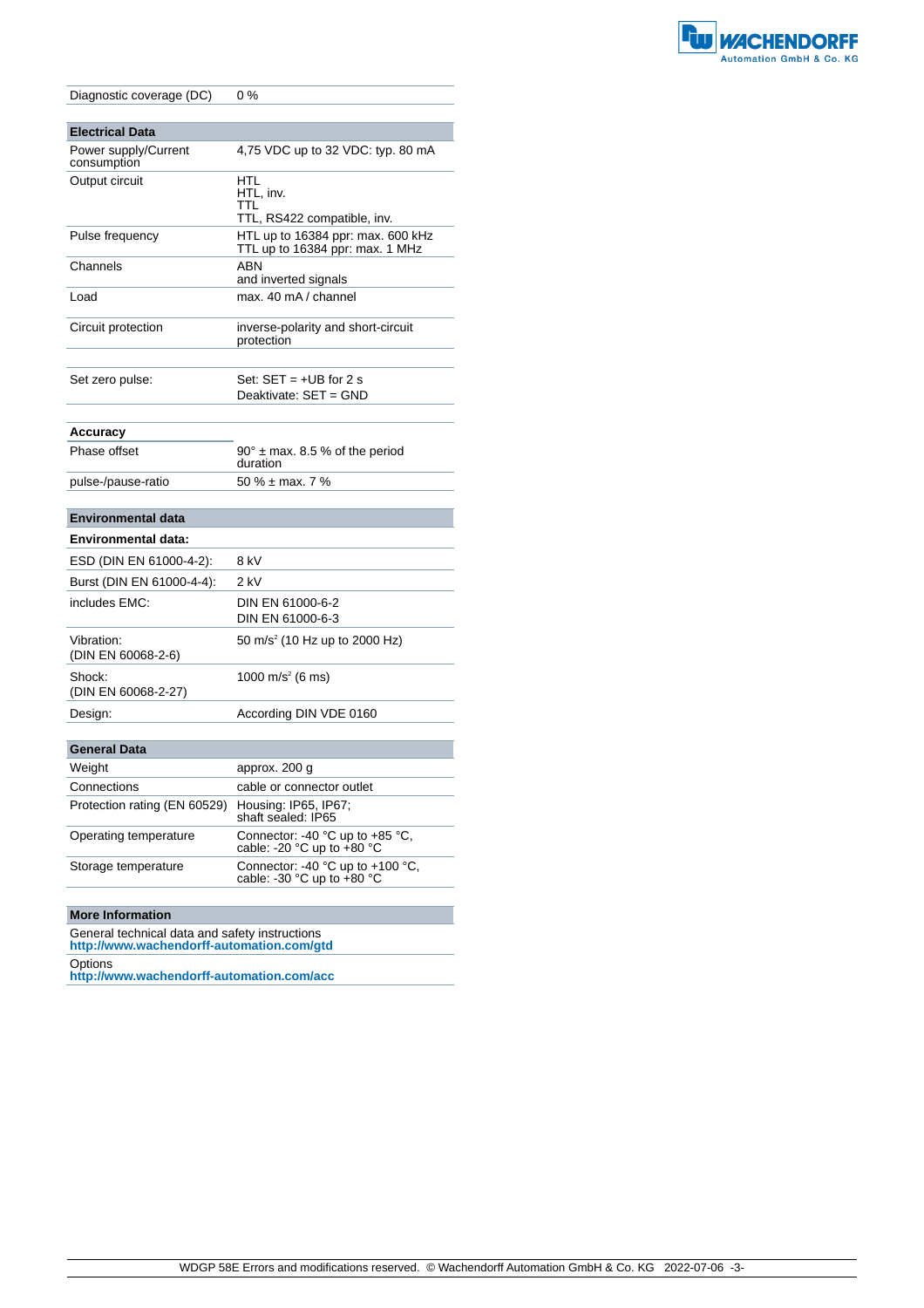

#### **Cable connection L3 radial with 2 m cabel**



L3 radial, shield connected to encoder housing **Fig. 2016 •** 

| <b>Assignments</b> |                |                |                |                |  |
|--------------------|----------------|----------------|----------------|----------------|--|
|                    | L <sub>3</sub> | L <sub>3</sub> | L <sub>3</sub> | L <sub>3</sub> |  |
| <b>Circuit</b>     | M11, M12       | M13, M14       | N11, N12       | N13, N14       |  |
| <b>GND</b>         | <b>WH</b>      | <b>WH</b>      | <b>WH</b>      | <b>WH</b>      |  |
| $(+)$ Vcc          | <b>BN</b>      | <b>BN</b>      | <b>BN</b>      | <b>BN</b>      |  |
| A                  | GN             | GN             | GN             | GN             |  |
| B                  | <b>YE</b>      | <b>YE</b>      | <b>YE</b>      | <b>YE</b>      |  |
| N                  | GY             | GY             | GY             | GY             |  |
| <b>SET</b>         |                | <b>PK</b>      |                | <b>PK</b>      |  |
| A inv.             | <b>RD</b>      | <b>RD</b>      |                |                |  |
| B inv.             | <b>BK</b>      | <b>BK</b>      |                |                |  |
| N inv.             | VT             | VT             |                |                |  |
| <b>Shield</b>      | flex           | flex           | flex           | flex           |  |

**Description ABN inv. poss.**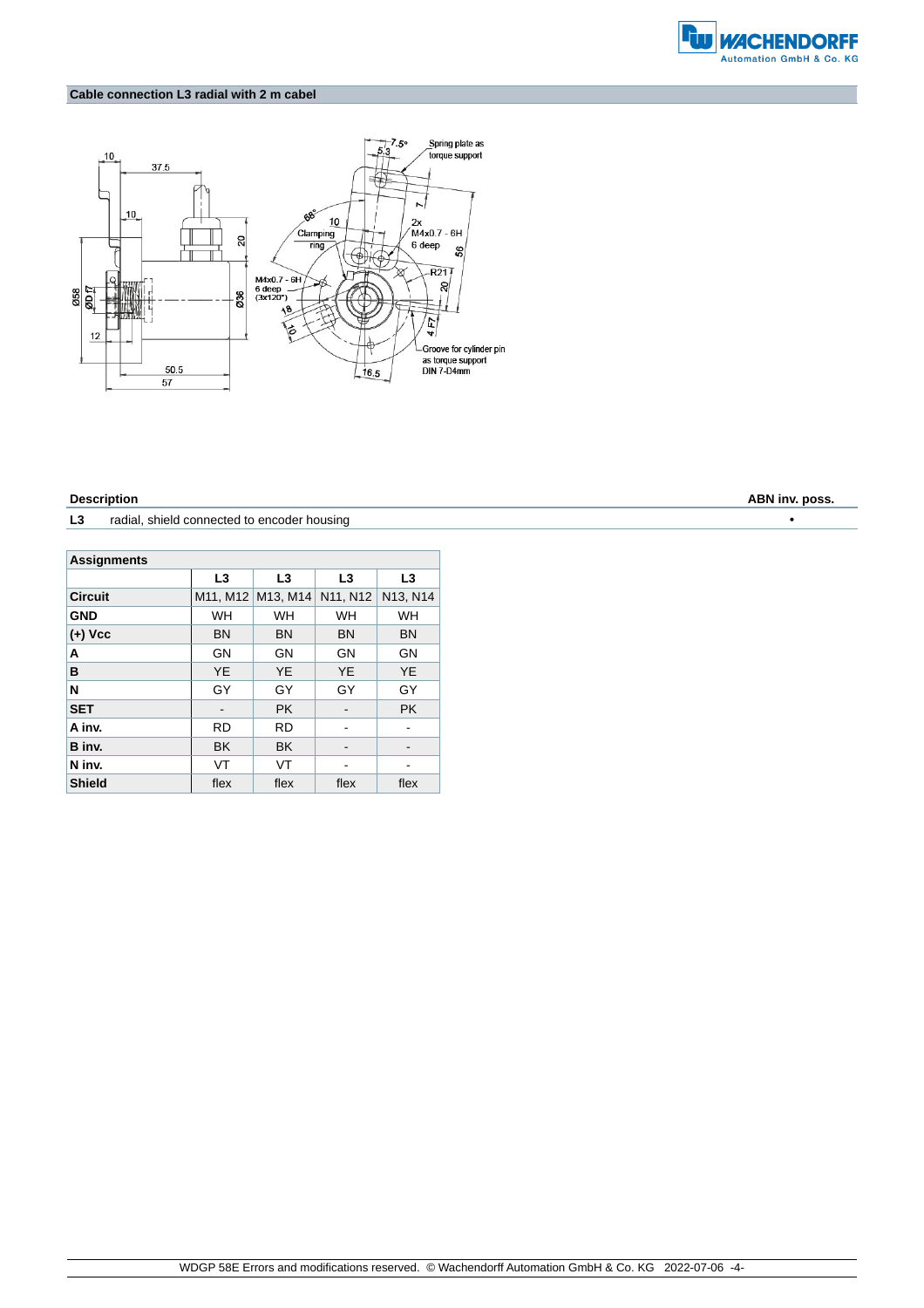

### **Sensor-connector (M12x1) SC radial, 5-, 8-, 12-pin**



| <b>Description</b> |                                                                    | ABN inv. poss. |  |
|--------------------|--------------------------------------------------------------------|----------------|--|
|                    | <b>SC5</b> radial, 5-pin, Connector connected to encoder housing   |                |  |
|                    | <b>SC8</b> radial, 8-pin, Connector connected to encoder housing   |                |  |
|                    | <b>SC12</b> radial, 12-pin, Connector connected to encoder housing |                |  |

| <b>Assignments</b> |                 |                 |                   |  |
|--------------------|-----------------|-----------------|-------------------|--|
|                    | SC <sub>5</sub> | SC <sub>8</sub> | <b>SC12</b>       |  |
|                    | 5-pin           | 8-pin           | 12-pin            |  |
|                    | 5<br>3<br>2     | 6<br>3<br>5     |                   |  |
| <b>Circuit</b>     | N11, N12        |                 | M11, M12 M13, M14 |  |
| <b>GND</b>         | 3               | 1               | 3                 |  |
| $(+)$ Vcc          | 1               | 2               | $\mathbf{1}$      |  |
| A                  | 4               | 3               | 4                 |  |
| B                  | $\overline{2}$  | 4               | 6                 |  |
| N                  | 5               | 5               | 8                 |  |
| <b>SET</b>         |                 |                 | 5                 |  |
| A inv.             |                 | 6               | 9                 |  |
| B inv.             |                 | 7               | $\overline{7}$    |  |
| N inv.             |                 | 8               | 10                |  |
| n. c.              |                 |                 | 2, 11, 12         |  |
| Shield             |                 |                 |                   |  |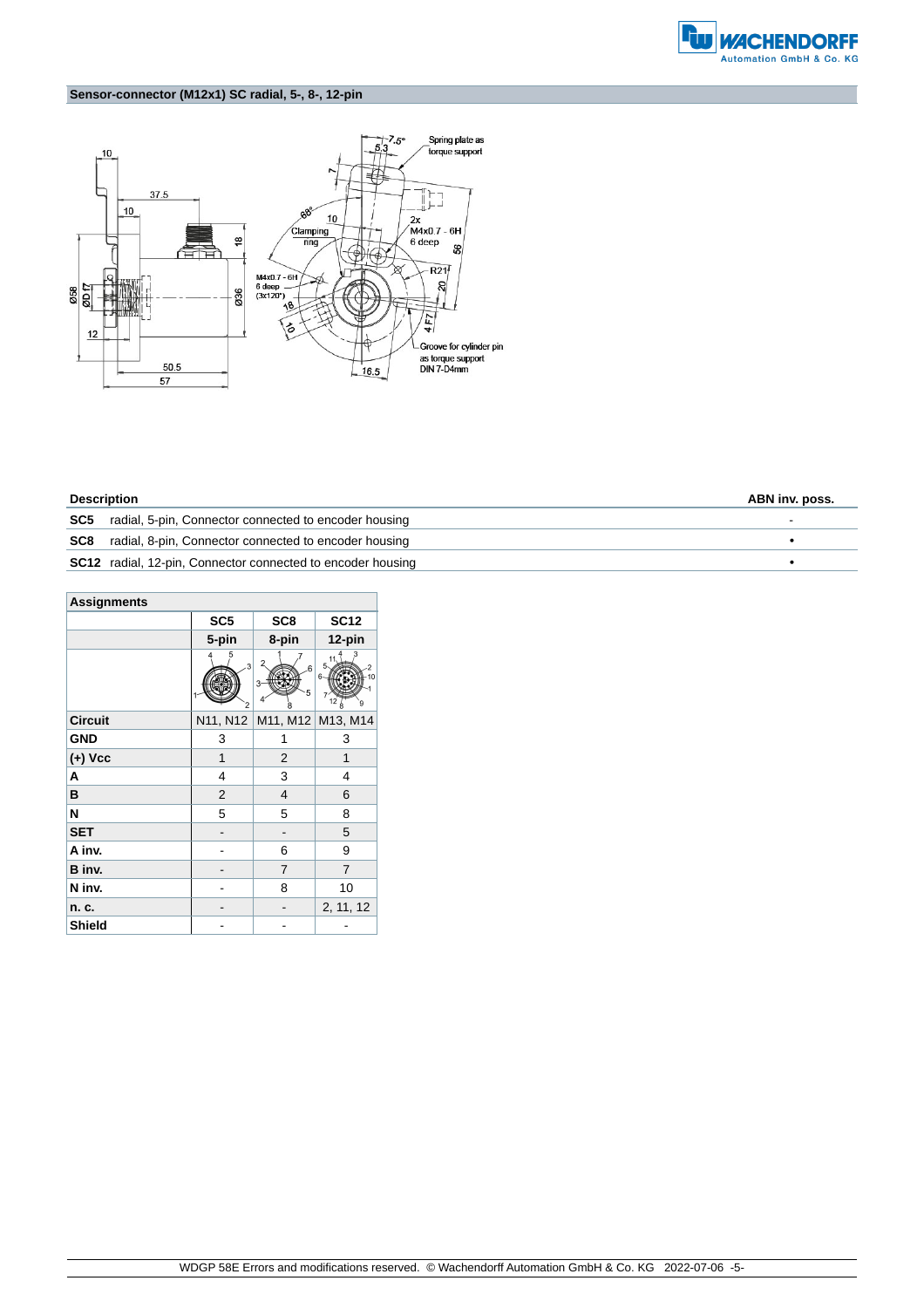

| <b>Options</b>                                                                                                                                                                          |                   |
|-----------------------------------------------------------------------------------------------------------------------------------------------------------------------------------------|-------------------|
|                                                                                                                                                                                         |                   |
|                                                                                                                                                                                         |                   |
| <b>Cable length</b>                                                                                                                                                                     | Order key         |
| The encoder WDGP 58E can be supplied with more than 2 m cable. The maximum cable<br>length depends on the supply voltage and the frequency; see Downloads: "General<br>technical Data". | $XXX =$ Decimeter |
| Please extend the standard order code with a three figure number, specifying the cable                                                                                                  |                   |

length in decimetres. Example:  $5 \text{ m}$  cable = 050

WDGP 58E Errors and modifications reserved. © Wachendorff Automation GmbH & Co. KG 2022-07-06 -6-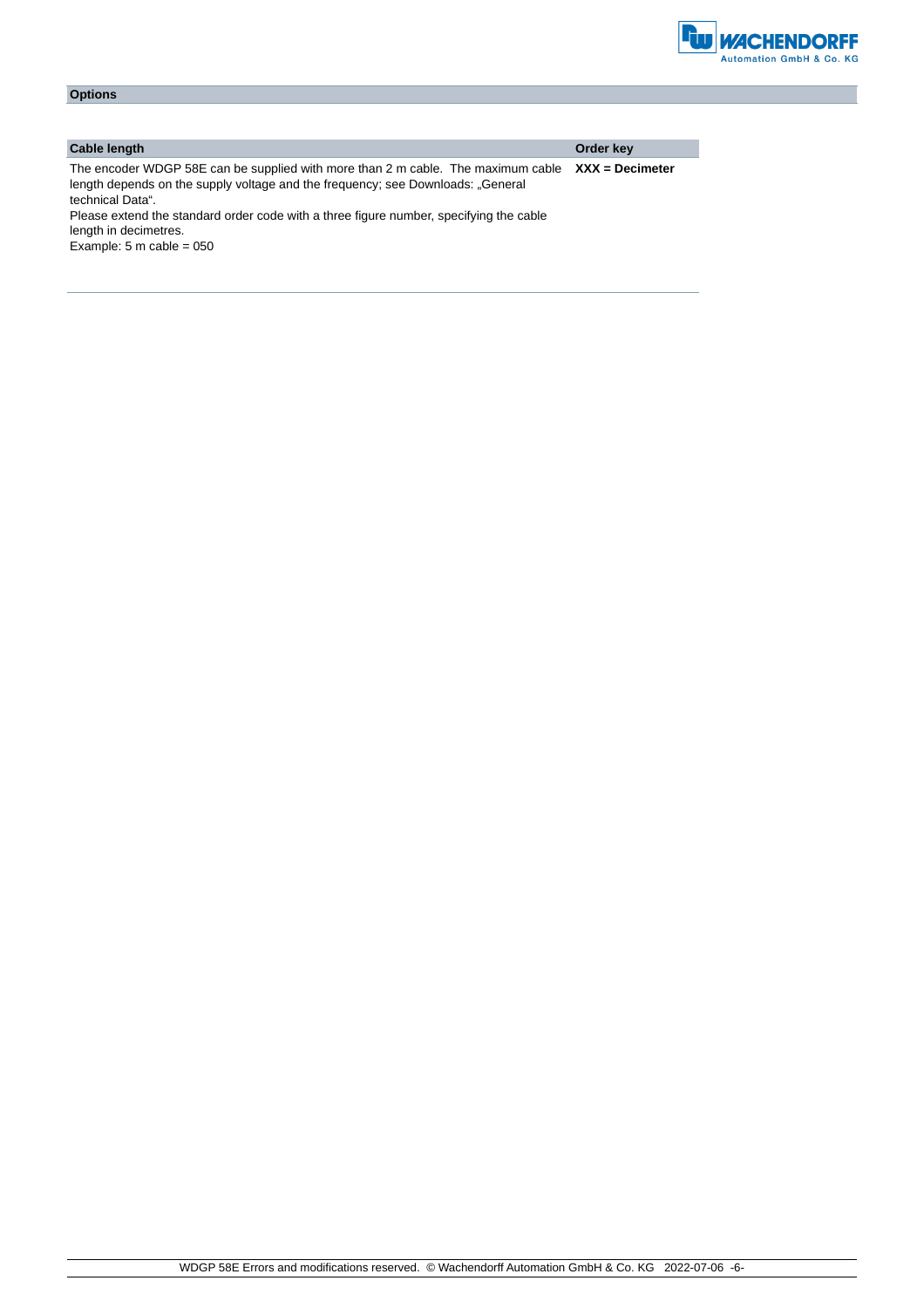

|                                    | Example Order No. Type                                              |                                              |                                                  |                                 | Your encoder    |              |
|------------------------------------|---------------------------------------------------------------------|----------------------------------------------|--------------------------------------------------|---------------------------------|-----------------|--------------|
| WDGP 58E                           | WDGP 58E                                                            |                                              |                                                  |                                 | WDGP 58E        |              |
|                                    |                                                                     |                                              |                                                  |                                 |                 |              |
|                                    | <b>Bore size</b>                                                    |                                              |                                                  |                                 |                 |              |
| 14                                 | 06; 08; 10; 12; 14; 15                                              |                                              |                                                  |                                 |                 |              |
|                                    |                                                                     |                                              |                                                  |                                 |                 |              |
|                                    |                                                                     | <b>Pulses per revolution PPR:</b>            |                                                  |                                 |                 |              |
| 16384                              | 1-16384                                                             |                                              |                                                  |                                 |                 |              |
|                                    | Other PPRs on request                                               |                                              |                                                  |                                 |                 |              |
|                                    | <b>Channels:</b>                                                    |                                              |                                                  |                                 |                 |              |
| <b>ABN</b>                         | <b>ABN</b>                                                          |                                              |                                                  |                                 |                 |              |
|                                    |                                                                     |                                              |                                                  |                                 |                 |              |
|                                    | <b>Output circuit</b>                                               |                                              |                                                  |                                 |                 |              |
|                                    | <b>PPR</b>                                                          | <b>Resolution Power supply</b><br><b>VDC</b> | <b>Output circuit</b>                            | <b>Light reserve</b><br>warning | Order key       |              |
|                                    |                                                                     | $4.75 - 32$                                  | <b>HTL</b> inverted                              |                                 | M11             |              |
|                                    |                                                                     | $4.75 - 32$                                  | TTL, RS422 comp., inverted                       | ä,                              | M <sub>12</sub> |              |
|                                    |                                                                     | $4.75 - 32$                                  | HTL, inv. set zero pulse                         | $\blacksquare$                  | M13             |              |
| M <sub>13</sub>                    | 1-16384                                                             | $4.75 - 32$                                  | TTL, RS422 compatible, inv. set zero<br>pulse    |                                 | M14             |              |
|                                    |                                                                     | $4.75 - 32$                                  | <b>HTL</b>                                       | ä,                              | N <sub>11</sub> |              |
|                                    |                                                                     | $4.75 - 32$                                  | <b>TTL</b>                                       |                                 | N <sub>12</sub> |              |
|                                    |                                                                     | $4.75 - 32$                                  | HTL set zero pulse                               | $\blacksquare$                  | N <sub>13</sub> |              |
|                                    |                                                                     | $4.75 - 32$                                  | TTL set zero pulse                               | $\blacksquare$                  | N <sub>14</sub> |              |
|                                    |                                                                     |                                              |                                                  |                                 |                 |              |
|                                    | <b>Electrical connections</b>                                       |                                              |                                                  |                                 |                 |              |
|                                    | <b>Description</b>                                                  |                                              |                                                  | ABN inv. poss. Order key        |                 |              |
|                                    |                                                                     | Cable: length (2 m standard, WDG 58T: 1 m)   |                                                  |                                 |                 |              |
|                                    | radial, shield connected to encoder housing                         |                                              |                                                  | $\bullet$                       | L <sub>3</sub>  |              |
| L <sub>3</sub>                     |                                                                     |                                              | Connector: (shield connected to encoder housing) |                                 |                 |              |
|                                    |                                                                     | sensor-connector, M12x1, 5-pin, radial       |                                                  | ä,                              | SC <sub>5</sub> |              |
|                                    | sensor-connector, M12x1, 8-pin, radial                              |                                              |                                                  | ٠                               | SC <sub>8</sub> |              |
|                                    | <b>SC12</b><br>sensor-connector, M12x1, 12-pin, radial<br>$\bullet$ |                                              |                                                  |                                 |                 |              |
|                                    |                                                                     |                                              |                                                  |                                 |                 |              |
|                                    | <b>Options</b>                                                      |                                              |                                                  |                                 |                 |              |
|                                    | <b>Description</b><br>Order key<br>Without option<br>Empty          |                                              |                                                  |                                 |                 |              |
|                                    | Cable length<br>$XXX = Decimeter$                                   |                                              |                                                  |                                 |                 |              |
|                                    |                                                                     |                                              |                                                  |                                 |                 |              |
| <b>Example Order No.= WDGP 58E</b> |                                                                     | 14<br>16384 ABN                              | WDGP 58E<br>M13<br>L <sub>3</sub>                |                                 |                 | Your encoder |